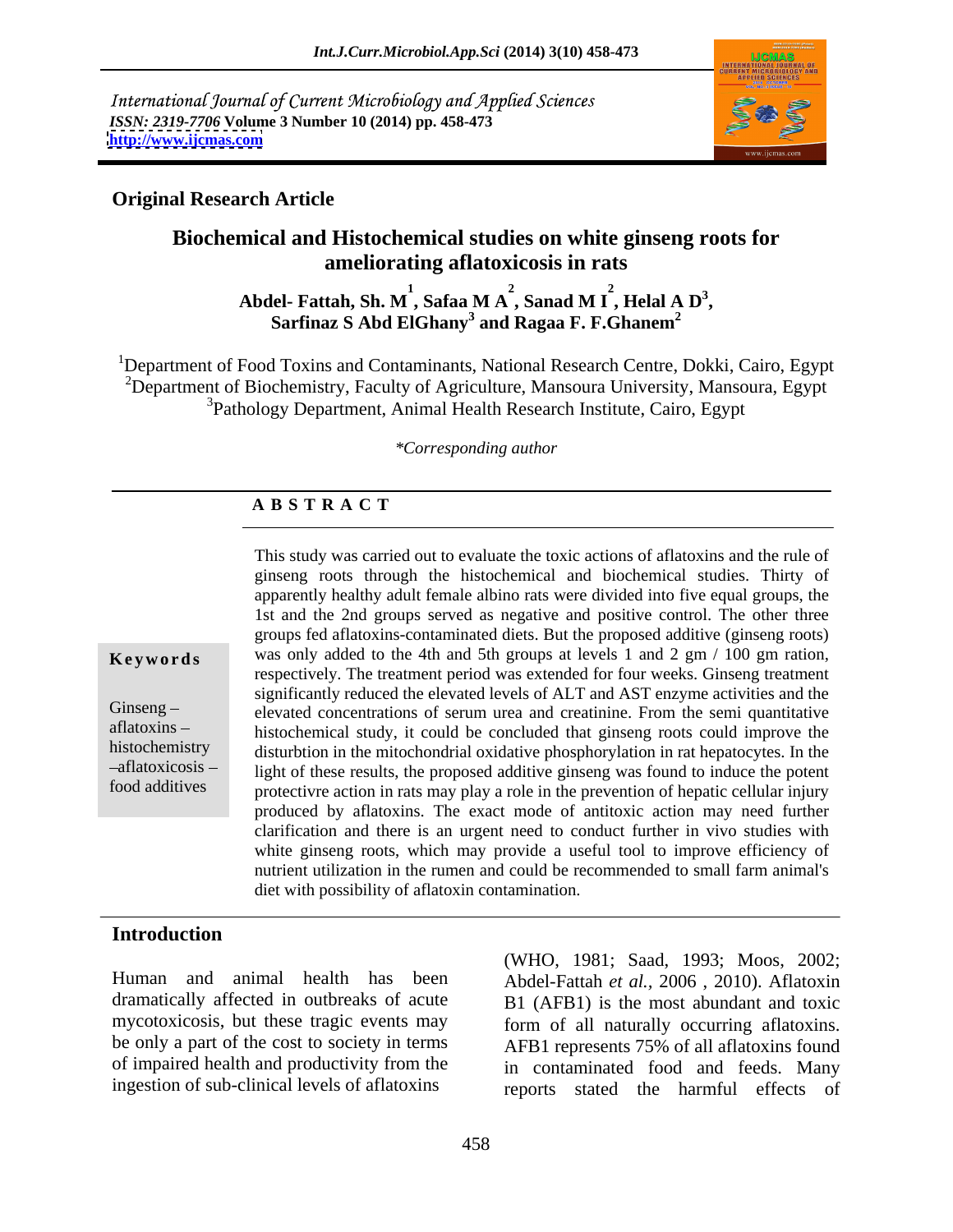human; depression of growth and production sapogenines. aflatoxicosis gave no reaction response for bhysical cababilities, in supporting antibiotics (Saad, 1993). The infection (Necerino et al., 2000;

Currently, there is a strong debate about the safety aspects of chemical preservatives, In animals feed diets contaminated with natural antioxidants and antimicrobial agents *al.*, 2008). (Moreira, 2005).

Natural substances that can prevent AFB1 and feed. Traditional medicinal plants were energy present histochemical and serum

Ginseng has been used for over 2000 years **Materials and Methods** in oriental countries to enhance stamina and immune function, where it has been suggested to have pharmacological activities in the cardiovascular, endocrine, immune  $\frac{1}{2}$  One-month old female white Albino rats and central nervous systems (Li *et al.* 1999; weighting 100–110 gm in average and central nervous systems (Li *et al.,* 1999; Attele *et al.,* 1999; Moreira, 2005). The full pharmaceutical activity of ginseng is due to a range of compounds, the triterpene saponins, known as ginsenosides, are widely considered to be the most important components contributing to the multiple medicinal properties of both Asian and American ginseng. The two major groups of ginsenosides are the Rb and Rg groups, which have 20 (S) protopanaxadiol and 20

aflatoxins on wide variety of animals and (S) protopanaxatriol, respectively, as the (Saad, 1993; Abdel-Fattah *et al.*, 2010), ginsenosides Rb1, Rb2, Rc and Rd, while immunosuppressant (Yeong-Hsiang, 2001), Rg group includes the Re, Rf and Rg1 ones liver disorders (Anong and Suparats, 2006), as the main c *al.,* 2002; Tulayakul *et al.,* 2005; Ozer *et al.,*effective compounds (Tanaka and Kasai, 2008). However, such harmful effects seem 1984). Ginseng roots and ginsenosides are to be difficult to overcome since effective in stimulatng learing, memory and any available treatment of drugs and / or radioprotection and provide resistance to Rb group includes the ginsenosides Rb1, Rb2, Rc and Rd, while Rg group includes the Re, Rf and Rg1 ones as the main compounds. Among all these ginsenosides, Rb1 and Rg1 are the most physical cababilities, in supporting infection (Necerino *et al.,* 2000;

since they are responsible for many toxicants, the AST and ALT levels increased carcinogenic and teratogenic attributes as after liver damage due to the increased well as toxicity. So there is an increasing membrane permeability or liver cell necrosis interest to phytochemicals as new sources of and cytosol leakage into the serum (Ozer *et*  Rudakewich *et al.*, 2001).<br>In animals feed diets contaminated with *al.*, 2008).

toxicity would be helpful to human and the mode antitoxic action of white ginseng animal health with minimal cost in foods roots against toxicity in rats through the used by some authors for their antifungal, biochemical studies in laboratory animal anti-aflatoxigenic and antioxidant activity (rats), in order to appreciate the potential (Joseph *et al.,* 2005; Kumar *et al.,* 2007). protective effects of this medicinal plant. The aim of the current study is to investigate the mode of toxicants of aflatoxicosis and present histochemical and serum

# **Materials and Methods**

# **Experimental animals**

One-month old female white Albino rats weighting 100–110 gm in average (purchased from animal house of National Research Centre, Cairo, Egypt) were maintained on standard lab diet (protein: 160.4; fat: 36.3; fibre: 41 gm/kg and metabolizable energy 12.08 MJ), and housed in a room free from any source of chemical contamination, artificially illuminated and thermally controlled, at the Animal House Lab., National Research Centre, Dokki, Cairo, Egypt. All animals were received human care in compliance with the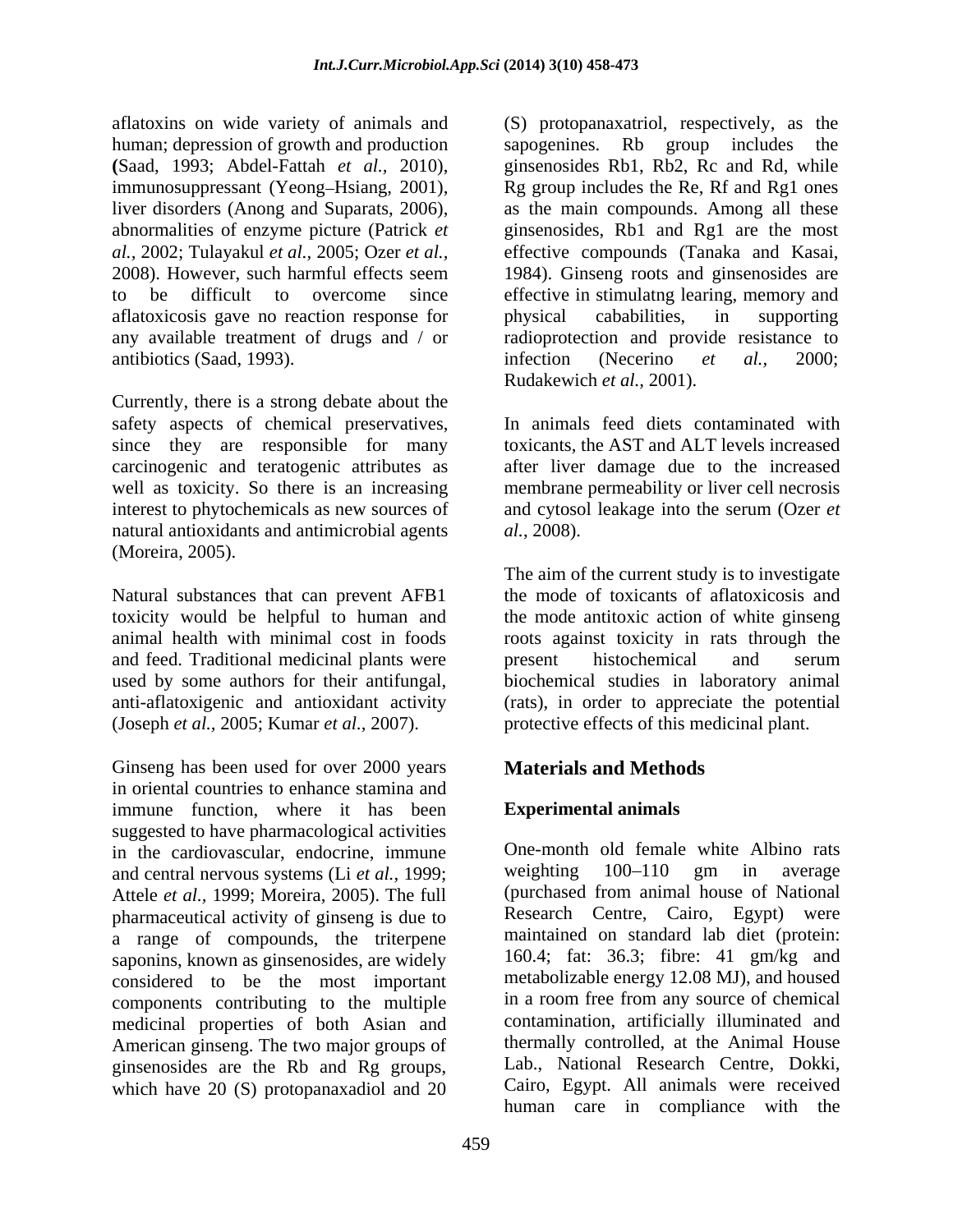guidelines of the Animal Care and Use **Organisms** Committee of the National Research Centre,<br>
Dokki Cairo Egypt Mateus, Aspergillus parasiticus (A. parasiticus) Dokki, Cairo, Egypt.

Depending on our previous results (Abdel-<br>Egypt. Fattah 2002, Abdel-Fattah *et al.*, 2006; Abu-Seif, *et al.*, 2009), concerning the antitoxic effects of herbs and medicinal plants, this study was achieved. Thirty apparently healthy female adult albino rats were divided into five equal groups, all groups were exposed to the main two stages of the experiment period as follows; the first 2 weeks were the pre -treatment period, followed by 4 weeks of treatment. During pre-treatment period all animal groups fed on sound rations free from either the studied additive material (white ginseng roots, WG) or aflatoxin contamination. At the treatment  $\mu$  plates represented to the treatment of  $\mu$  (Merk). period, both the 1st and 2nd groups were fed on sound rations, free from aflatoxins. But the 1st one had no additive acting as "negative control", while the 2nd group fed on the same sound ration plus the studied<br>A balanced ration of growing rats with 14 % additive at concentration equivalent to 2 % (w/w), considered as positive control. The other three groups ingested aflatoxin(s) contaminated diets containing 225 mg B1, 30 mg B2, 70 mg G1 and 10 mg G2  $/kg$ . as an aflatoxin(s) producing strain The 3rd group exposed to contaminated diets only without any addition, but the 4th and 5th groups fed on aflatoxin(s) contaminated diets, plus the proposed additive material (WG) at 1 and 2 gm / 100 gm ration. At the 29 th of the treatment period, all animals were fasted for 12 h, and<br>the basal diet in the ratio 15.55, % of the then blood samples were collected from the retroorbital venous plexus under diethyl ether anesthesia. Sera were separated using diet. cooling centrifugation and stored at -20  $^{\circ}$ C until analysis for biochemical studies. After **Histochemical study** the collection of blood samples, animals were sacrificed for obtaining fresh unfixed The fresh liver unfixed tissue samples of rats liver samples for the following of the five group were taken and the cryostat

### **Organisms**

**Experimental design** experimental **experimental design** *Aspergillus parasiticus* (*A.parasiticus*) NRRL 2999 was obtained as lyophilized National Research Center, Dokki, Giza, Egypt.

### **Plant material**

American white ginseng material was purchased from an Egyptian local market (Harraz Co., Cairo, Egypt).

### **Aflatoxins standards and chemicals**

All standards of Aflatoxins (B1, B1, G1, and G2) were purchased from sigma company, USA. All Chemicals and solvents used were of ACS grade. Thin layer TLC aluminum plates recoated with 0.25 mm silica gel 60 (Merk).

### **Preparation of aflatoxin(s) - artificially contaminated ingredient**

A balanced ration of growing rats with 14 % crude protein and 3100 kg calorie were purchased and artificially infected (in vitro) with a certain strain of Aspergillus parasiticus (NRRL-2999) which identified an aflatoxin(s) producing inoculated substrates were incubated at 28 °C for 18 days (Shotwell *et al.*, 1966). Aflatoxins (AFs) within the contaminated material consisted of 225 mg B1, 30 mg B2, 70 mg G1 and 10 mg G2 /kg. The contaminated material was incorporated into the basal diet in the ratio 15.55. % of the daily ration, to provide the desired level of 1.042 mg of total AFs or 0.7 mg AFB1/Kg diet. **Example 2018** 

## **Histochemical study**

histochemical study. freezer plate method (Sheehan and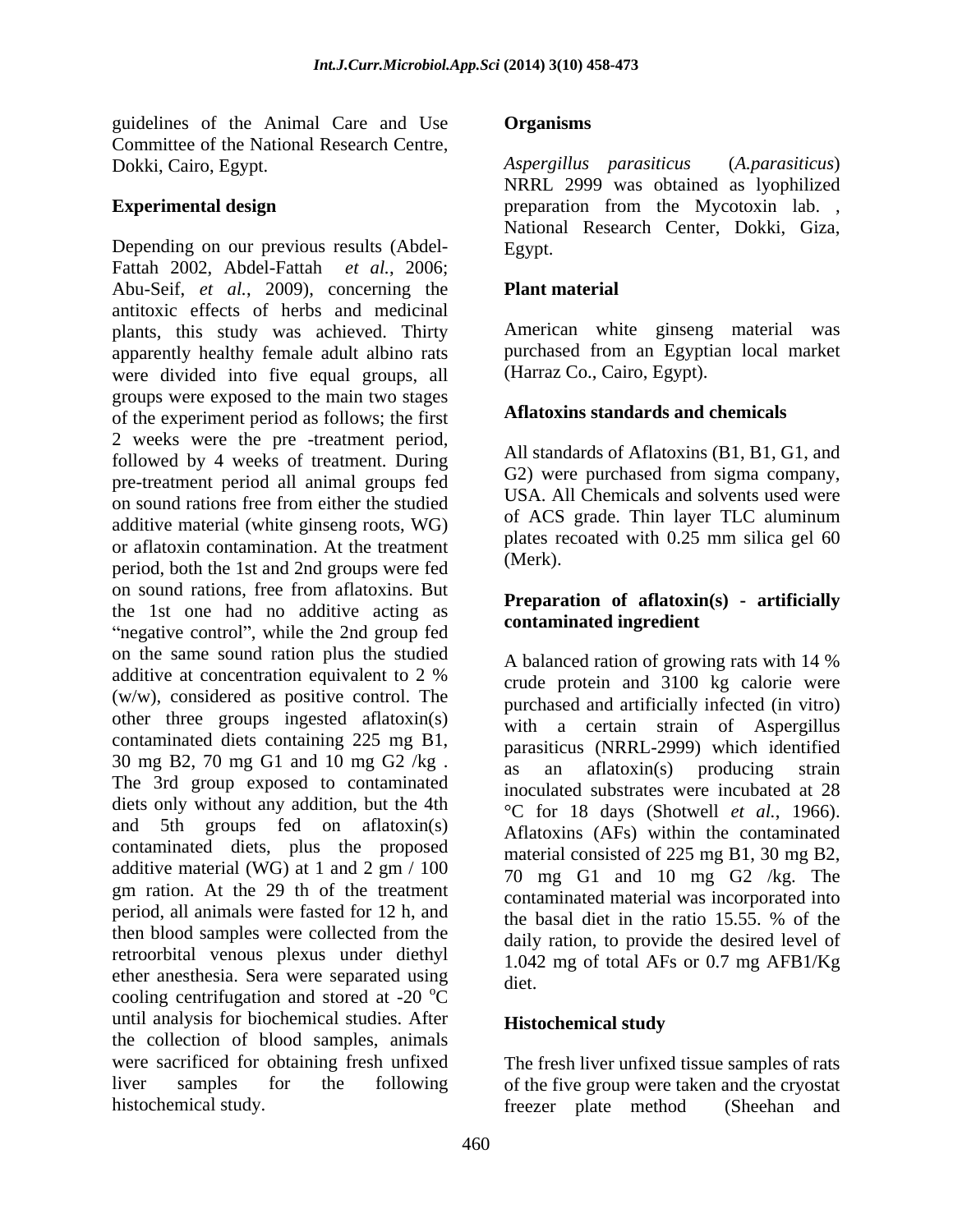Hrapchak, 1980) and the histochemical techniques were carried out for residue (2.52%, w/w) was dissolved in 10 semiquantitative estimation of mitochondrial ml of methanol. The sample solution was adenosine-tri-phosphatase (ATP-ase) filtered and the ginsenosides contents were (Wachstein and Meisel, 1957), succinic analyzed by high performance liquid dehydrogenase (SDH-ase) (Nachlas *et al.*, chromatography according to the method of 1957), Glucose-6-phospatse (G6PD-ase) (Ko *et al.*, 1989). (Cohen and Way, 1966) and reduced<br>Nicotinamide adenine dinucleotide **Statistical Analysis** Nicotinamide adenine dinucleotide **Statistical Analysis** Diaphorse(NADH-ase) enzyme (Nachlas *et al.*, 1958). The enzyme activities were semiquantitatively estimated from traces  $(\pm)$ to intense (+++++) reactions according to (Pearse, 1972). and Cochron 1966) and the significances

The serum of rats of the five studed groups were used for estimation of serum Alanine **Results and Discussion** amino transferase (ALT) and serum Aspartic amino transferase (AST) enzymes activities (Reitman and Frankel 1957) and the concentrations of serum urea and creatinine

Qualitative and quantitative assay for the presence of aflatoxins in the contaminated  $0.13 \text{ mg/cm}$  ginseng, respectively. In substrate has been caried out using HPLC (Agilent Technologies, Waldbronn, their concentrations are 3.4 and 3.96 mg/gm

# **Determination of active components in investigated white ginseng roots**

To determine the ginsenosides in white ginseng roots, five gm of white ginseng<br>the determination of alanine amino roots were extracted in soxhlet apparatus using ethanol 70%  $(v/v)$ . The extract was evaporated to dryness and dissolved in 30<br>cytosolic marker enzymes reflecting ml distilled water. The aqueous solution was first extracted two times with 25 ml of ether each time; the aqueous layer was then extracted three times with 20 ml of water-<br>for hepatic damage (Andallu and saturated with n-butanol each time. The n-

butanol fraction was evaporated and the chromatography according to the method of (Ko *et al.,* 1989).

### **Statistical Analysis**

**Serum Biochemical constituents** determined using Duncan's Multiple Range The obtained data were statistically analysed using Analysis of Variance (ANOVA), one way classification according to (Snedecor between treatments and periods were test (Ducan, 1955).

# **Results and Discussion**

### **Determination of active components in investigated white ginseng roots**

(Patton and Crouch 1977). Table 1 revealed that seven ginsenoside Aflatoxins analysis einseng roots, namely Rb1, Rb2, Rc, Rd, Germany) as recommended by AOAC ginseng were determined. Our results were (2000). The interest in accordance with those obtained by wang compounds were recognized in white Re, Rg1 and Rg2 which their concentrations are 9.45, 0.07, 1.77, 3.02, 3.14, 0.26 and  $0.13$  mg/gm ginseng, respectively. addition, two unknown compounds which their concentrations are 3.4 and 3.96 mg/gm *et al.,* 2008

# **Biochemical study**

The liver functions were examined though the determination of alanine amino transferase (ALT) and aspartate amino transferase (AST) activities which known as cytosolic marker enzymes reflecting hepatocellular necrosis as they are released into the blood after cell membrane damage, therefore both enzymes are used as indicator for hepatic damage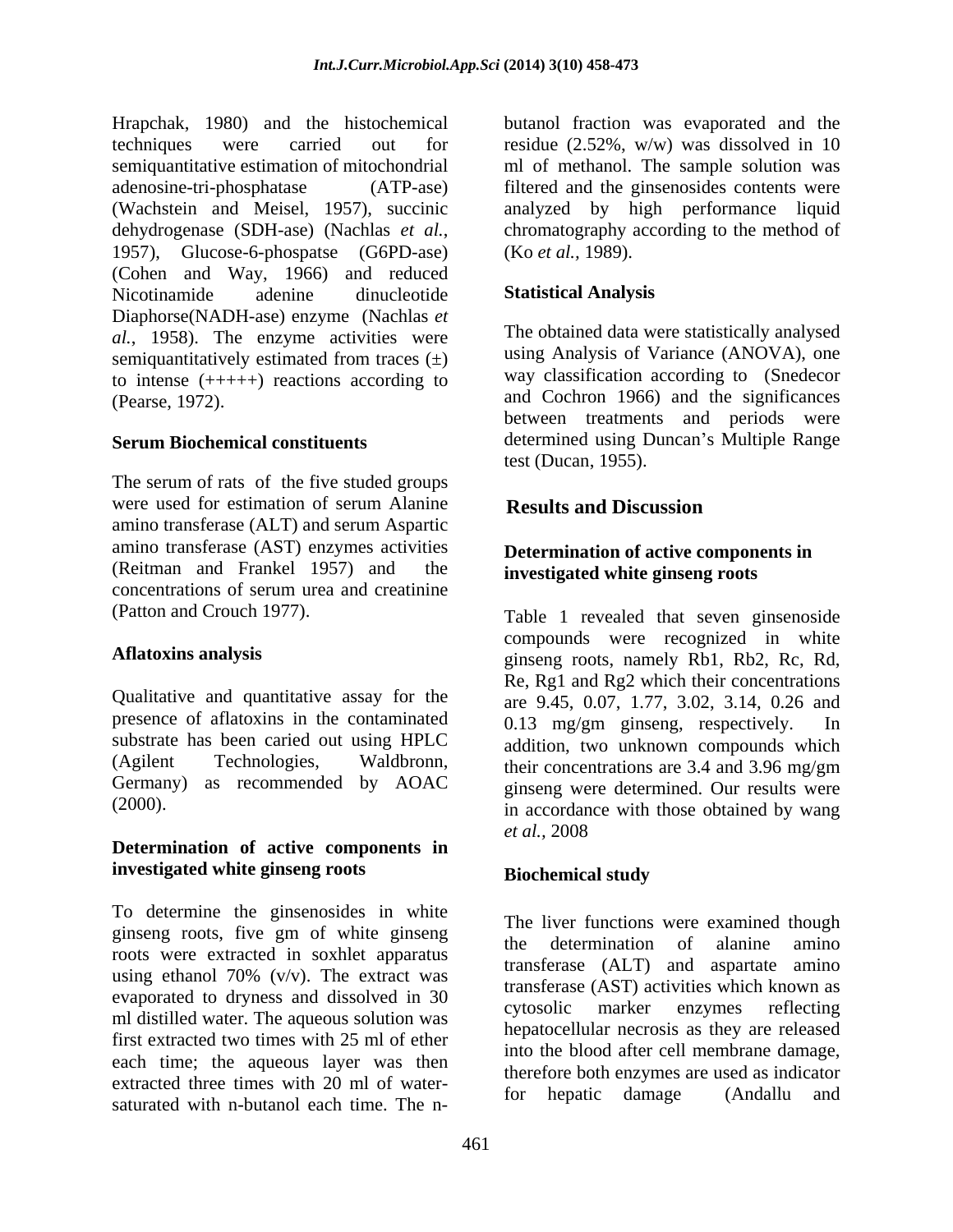(Abdel-Fattah *et al.,* 2010).

presented, from the beginning and the end of the treatment period, in Tables 2 and 3. There is no a consistent pattern shown in the contaminated with toxicants, the serum average(s) of the transaminases (ALT and AST) level and both urea and creatinine and cytosol leakage into the serum during the pre-treatment stage with no differences between groups (Table 2). 2 showed constant level of both ALT and (Lind *et al.*, 1989; Teppema *et al.*, 2002), AST enzymes activities, while serum hence, ALT and AST may be released to dietary AFs only (group 3) had elevated ( $p \le$  increase. 0.05) compared with those fed sound rations with or without WG additive. Similarly, urea Adding of WG during aflatoxin treatment and creatinine concentrations were higher (p succeeded to improve ALT, AST, activities  $\leq$  0.05) at the end of the treatment period for group which fed AF-contaminated diet only (Table 3). On the other hand, the level(s) of In the same regards, Kim *et al.* (1997) both ALT and AST activities were not reported that ginseng has a potent protective significantly affected during treatment in the action against CCL4-induced toxicity and it 4th and the 5th groups, leading to suggest showed inhibitory effect on cytochrome the positive effect of studied additive on the P450-associated monoxygenase activities. liver function when the animals exposed to Therefore, it is suggested that the protective

Tracing the level(s) of transaminase ALT and AST in both animals of the 2nd group which received the additive only without any level of contamination, it could be easily Treatment of the intoxicated rats with WG

those reported by Yeong-Hsiang *et al.*

Vardacharyulu, 2001). Whereas increased AST and ALT are usually indicative of liver levels of urea and creatinine may indicate damage in animals (Lind *et al.,* 1989) and protein catabolism and/or renal dysfunction humans (Gil *et al.,* 1988; Hassal *et al.,* 1990; Rati *et al.,* 1991).

Data for selected serum constituents are Several studies on the mechanisms of metabolic indicators as influenced by the levels of these enzymes increased after liver AFs and / or the WG food additive. The damage because of increased membrane concentrations showed the normal picture (Teppema *et al.,* 2002; Saad and Abdel- During the treatment stage, the groups 1 and play an important role in death of liver cells activities of ALT and AST of animals fed serum levels of these enzymes would aflatoxins induced liver injury demonstrated that in animals fed diets contaminated with toxicants, the serum permeability or because of liver cell necrosis and cytosol leakage into the serum Fattah, 2008; Ozer *et al.,* 2008; Sherif *et al.,* 2009). Damage of cellular components may (Lind *et al.,* 1989; Teppema *et al.,* 2002), hence, ALT and AST may be released to increase.

high level of aflatoxin(s) contamination. effect of WG is attributed to its free radical and a significant improvement was also found in urea and creatinine concentrations. scavenging activity (Abdel-Wahhab and Ahmed, 2004; Mannaa *et al.,* 2006 Abdel- Fattah *et al.,* 2010).

noted that no changes were obtained during resulted in significant improvement in the two successive stages of the study. kidney function as indicated by the marked The obtained data were in accordance with These results were in conformity with those (2001), working on ducklings, Biing-Hui *et*  demonstrated that WG and its active *al.* (2002) on swine and Anong and Suparats component, saponin, could significantly (2006) on broilers. High serum levels of reduce the blood urea nitrogen andTreatment of the intoxicated rats with WG decrease in serum urea and creatinine levels. reported by Yokozawa *et al.,* (1994) who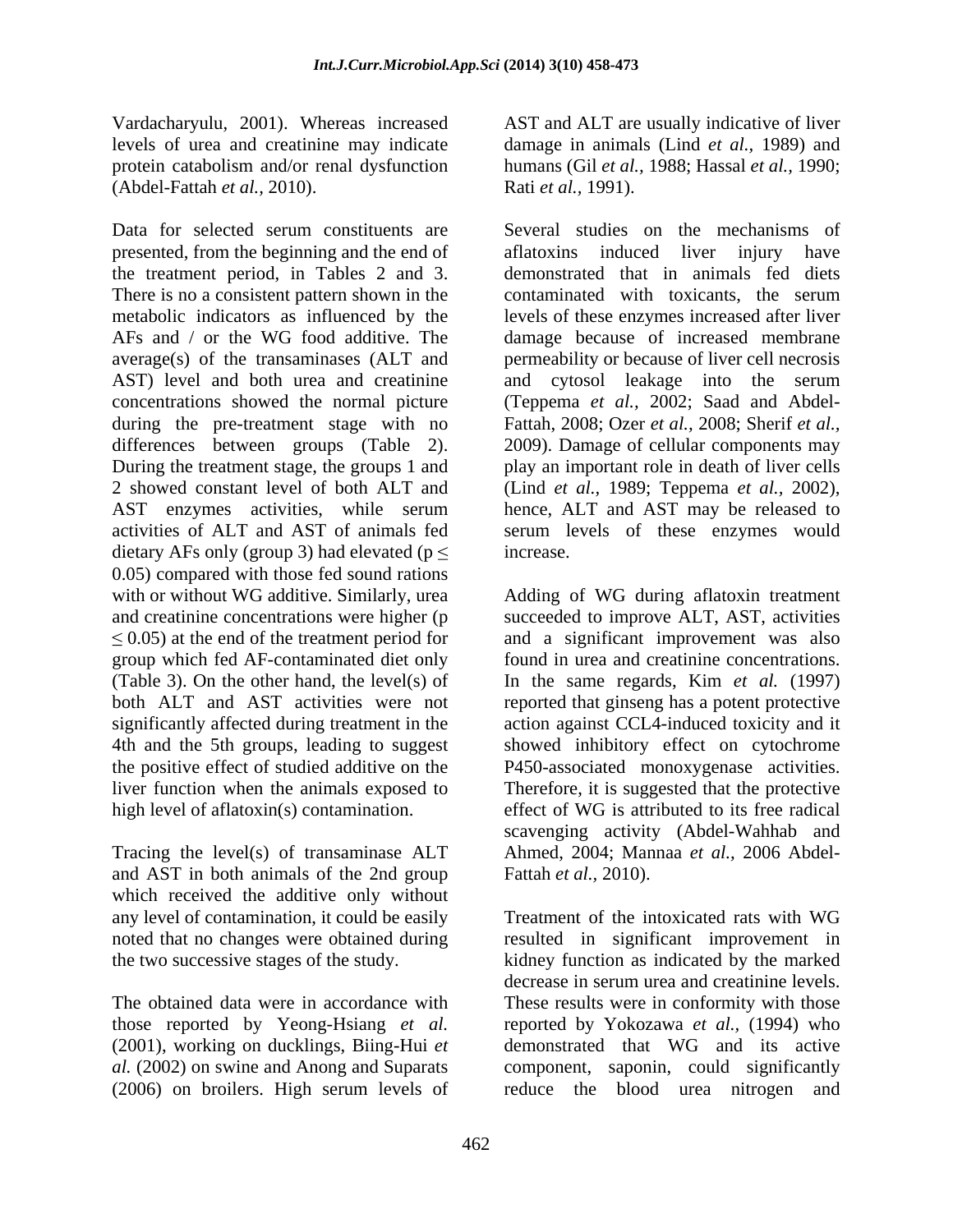creatinine levels in the blood of **Histochemical study** nephrectomized rats. Other studies asserted the nephroprotective effect of Korean

ginsenoside could decrease the severity of immune haemolytic anemia (Frank, 2005). renal injury induced by cisplatin. These authors suggested that decreased level of The G6PD-ase and the non-specific esterase urea in serum in rats given WG reflected the enzymes were increased in the keratinocytes protective action of ginsenoside against the and mitochondria rich cells of frog in

increasing the antioxidant status as well as

Our results may lead us to suggest that there fish (Rao and Rao, 1987). is a significant liver and kidny dysfunction in the AF-treated groups, 1.0421mg of AFs / kg diet was sufficient to impair performance and cause liver and kidny damage in female (SDH-ase) enzyme activity in the Albino rats, adding of WG during the mycotxins treatment (groups 4 and 5) ALT and AST activity as well as urea and einseng administration parallel to the

It was suggested that WG displays a AST) activities following hepatotoxicity in rats treated with AF-contaminated diets.

### **Histochemical study**

ginseng saponin against cisplatin nephrotoxicity (Liu and Zhou 2000; Abdel-<br>enzyme (G6PD-ase) was increased more Wahhab and Ahmed, 2004). The prominently by AFs intoxication in rat's These authors suggested that Korean increase could be reduced by ginseng ginseng saponin reduced cisplatin-induced treatment especially by the dose 2% cytosolic free (Ca2+) ions overload and concentration. G6PD-ase is the metabolic formation of DNA interstrand cross-link and enzyme involved in the pentose phosphate DNA protein cross-link. Furthermore, pathway and especially important in red Yokozawa and Liu (2000) demonstrated that blood cells of human to prevent the non-The current study demonstrated that Glucose-6-phosphate dehydrogenase liver (Table 4 and Figures 1, 2, 3, 4, 5); such

renal dysfunction. response to increase the oxidation process Generally, these results indicated that WG mercury, cadmium and lead pollutants have protective effects against liver injury (Fenoglio *et al.*, 2006). On the other hand, induced by aflatoxins and it plays a role in the increase of enzymes such as G6PD-ase lowering the oxidative damage of nucleic detoxification processes as an adaptive acids in the body (Abdel-Wahhab and response against toxins such as methyl Ahmed, 2004; Mannaa *et al.,* 2006). parathion, organophospharus insecticide immune haemolytic anemia (Frank, 2005). The G6PD-ase and the non- specific esterase and the toxic stress that may induced by activity may due to both synthetic and sub-lethal toxicity in Tilabiamossambica fish (Rao and Rao, 1987).

resulted in a significant improvement in enzyme reaction could be reduced by white creatinine concentrations. aflatoxicosis. The rapid conversion of pronounced hepatoprotective effect, SDH-ase may reduce the haemoglobin assessed through the transaminases (ALT, synthesis with consequenent occurrence of The present work indicated that there was intense increase of succinic dehydrogenase (SDH-ase) enzyme activity in the mitochondria of rat's liver (Table 4 and Figures 6, 7, 8, 9) by AFs toxicity, such ginseng administration parallel to succinate to fumarate (through the tricarboxylic acid cycle) by activation of the anemia (Stroev, 1986).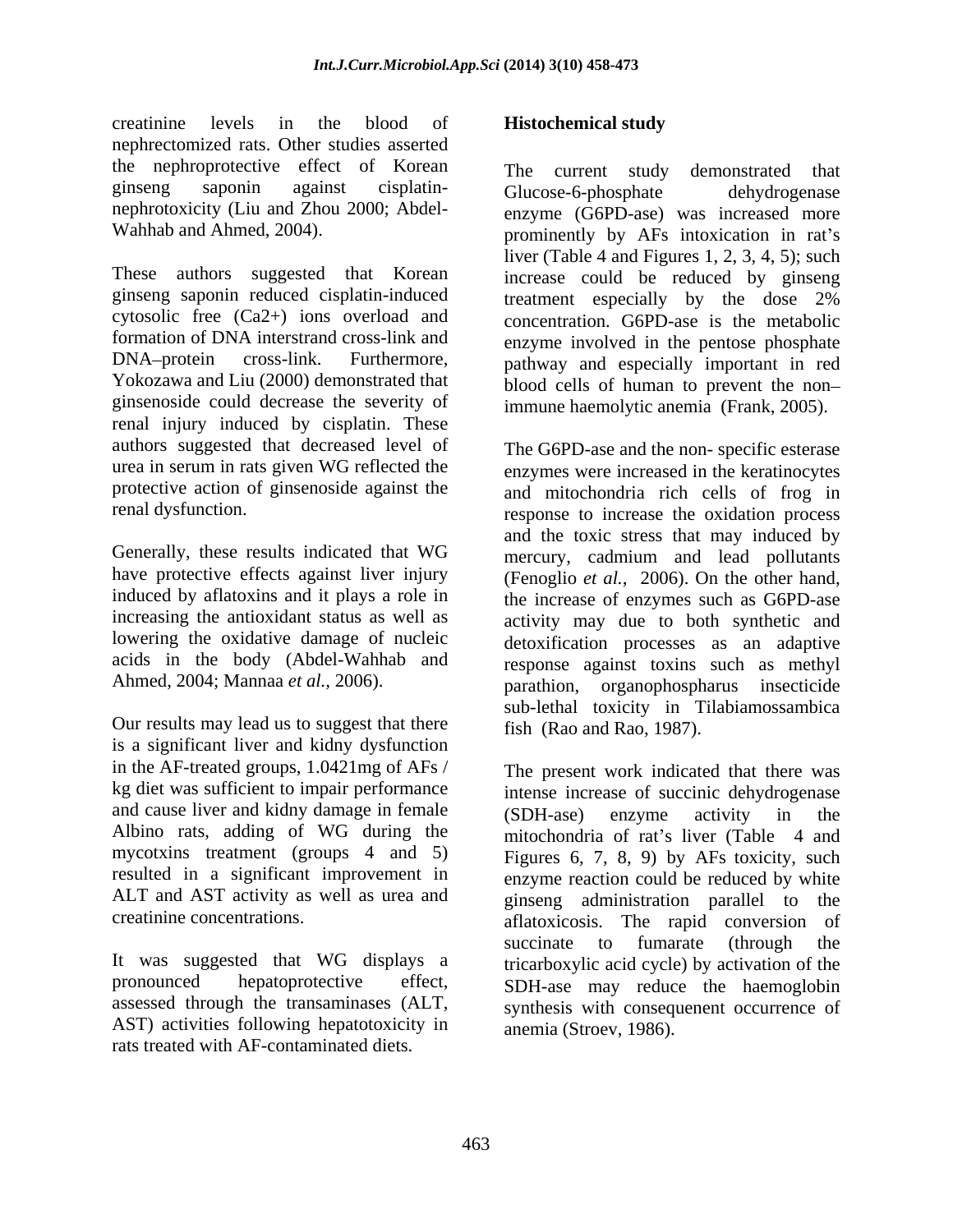



 **Fig.1** Cryostat section of liver of control rat (group 1) showing ++± (G6PD-ase) enzyme activity as bluish violet diformazan pigment in the hepatocytes $(X200)$ .

**Fig.2** Cryostat section of liver of (group 2) which was administered with ginseng (2%) after 4 weeks showing  $+++$  (G6PD-ase) enzyme activity as bluish violet diformazan pigment in the hepatocytes of centrilobularly region (X200).

**Fig.3** Cryostat section of liver of (group 3) which was administered with Afs after 4 weeks showing +++++ (G6PD-ase) enzyme activity as dark bluish violet diformazan pigment in the hepatocytes (X400).

**Fig.4** Cryostat section of liver of (group 4) which was administered with AFs and ginseng (1%) after 4 weeks showing ++++ (G6PD-ase) enzyme activity as dark bluish violet diformazan pigment in the hepatocytes of centrilobularly region (X400).

**Fig.5** Cryostat section of liver of (group 5) which was administered with AFS and ginseng (2%) after 4 weeks showing  $++$  (G6PD-ase) enzyme activity as bluish violet diformazan pigment that centrilobularly located (X400).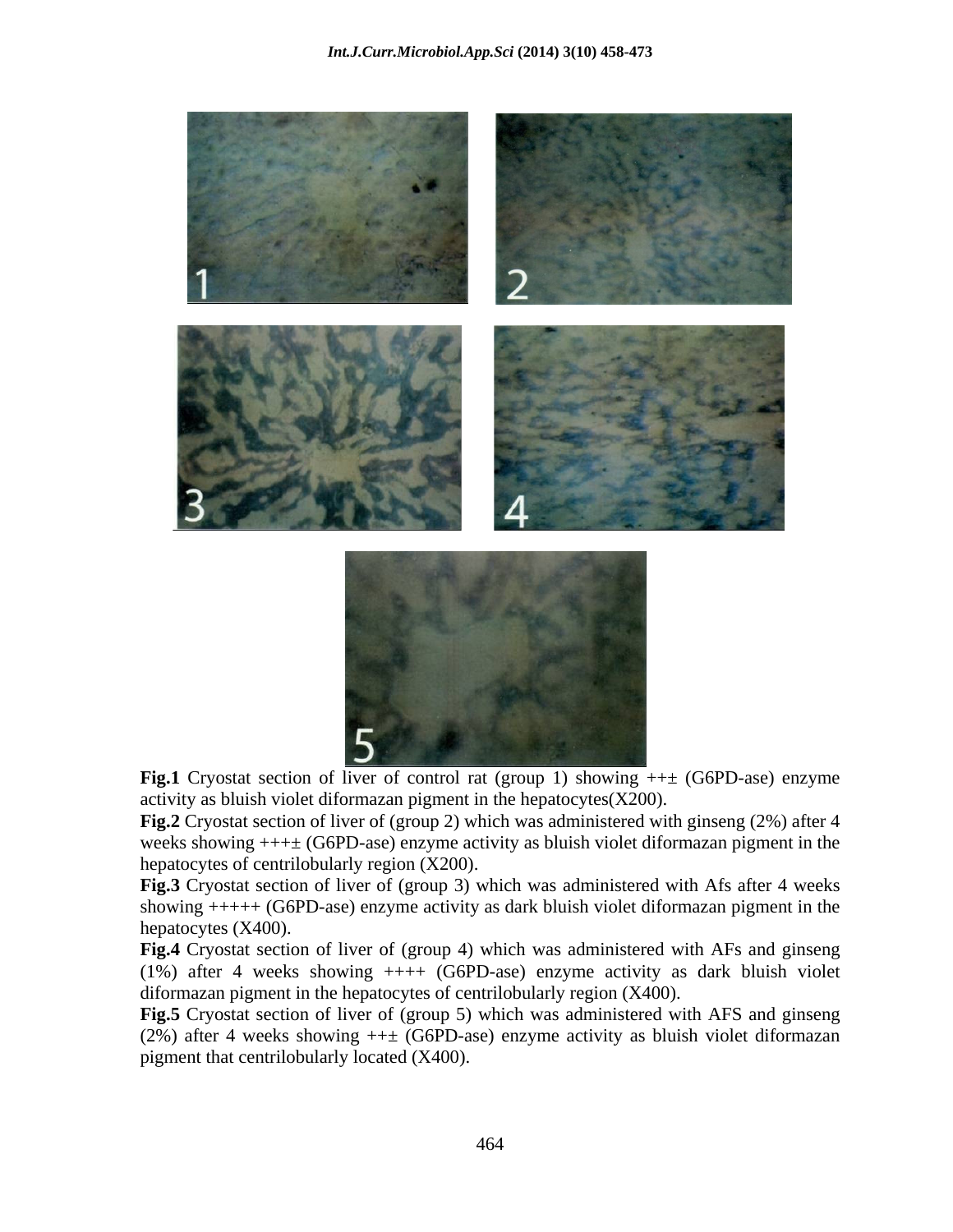

Fig.6 Cryostat section of liver of control rat (group 1) showing  $++$  (SDH-ase) enzyme activity as violet diformazan pigment in the hepatocytes(X400).

**Fig.7** Cryostat section of liver of (group 2) which was administered with ginseng (2%) after 4 weeks showing +++ (SDH-ase) enzyme activity as violet diformazan pigment in the hepatocytes (X400).

**Fig.8** Cryostat section of liver of (group 3) showing  $++++$  (SDH-ase) enzyme activity as dark bluish violet diformazan pigment in the hepatocytes (X400).

**Fig.9** Cryostat section of liver of (group 5) which was administered with AFS and ginseng (2%) after 4 weeks showing +++ (SDH-ase) enzyme activity as dark bluish violet diformazan pigment in the hepatocytes of centrilobularly region (X200).

| Components of | Concentrations, mg/gm |
|---------------|-----------------------|
| ginsenosides  | ginseng               |
| Rb1           | 9.45                  |
| Rb2           | 0.07                  |
| Rc            | 1.77                  |
| Rd            | 3.02                  |
| Re            | 3.14                  |
| Rg1           | 0.26                  |
| Rg2           | 0.13                  |
| Unknown       | 3.4                   |
| Unknown       | 3.96                  |

**Table.1** Determination of ginsenosides in white ginseng roots using HPLC

Data in Table 1 showed that Rb1 compound was the predominant identified ginsenoside (9.45 mg/gm) followed by Re (3.14 mg/gm) and Rd (3.02 mg/gm). While Rb2 and Rg2 had the lowest value of 0.07 and 0.13 mg/gm ginseng respectively.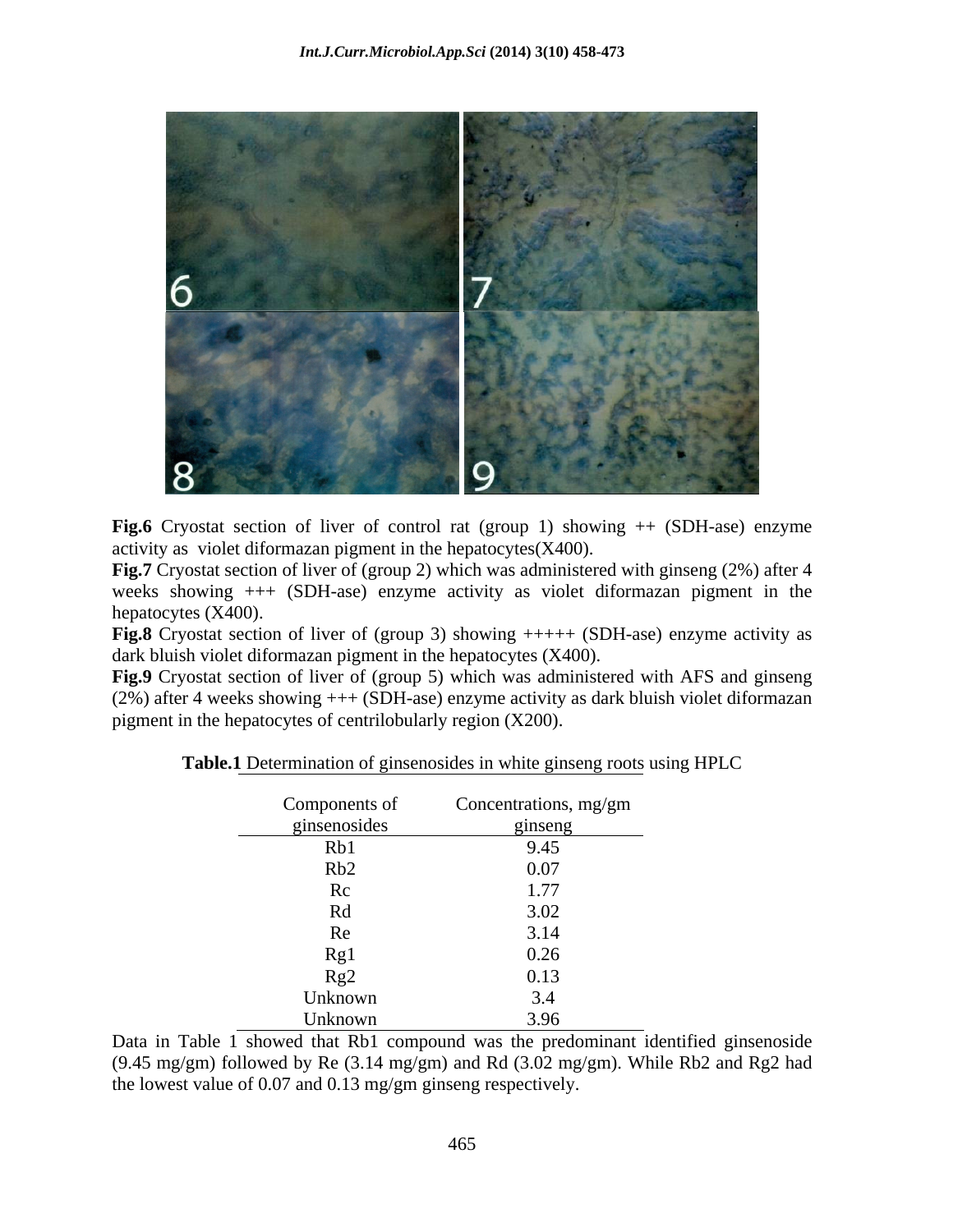

**Fig.10** Cryostat section of liver of control rat (group 1) showing +± (NADH-TR) or (NADH- Diaphorase) enzyme activity as violet diformazan pigment in the hepatocytes $(X200)$ .

**Fig.11** Cryostat section of liver of (group 2) which was administered with ginseng (2%) after 4 weeks showing ++± (NADH-Diaphorase) enzyme activity as violet diformazan pigment in the hepatocytes (X200).

**Fig.12** Cryostat section of liver of (group 3) which was administered with AFS after 4 weeks showing +++++ (NADH-Diaphorase) enzyme activity as dark violet diformazan pigment all over the hepatocytes and centrilobularly concentrated (X200).

**Fig.13** Cryostat section of liver of (group 4) which was administered with AFS and ginseng (1%) after 4 weeks showing +++(NADH-Diaphorase) enzyme activity as violet diformazan pigment in the hepatocytes (X200).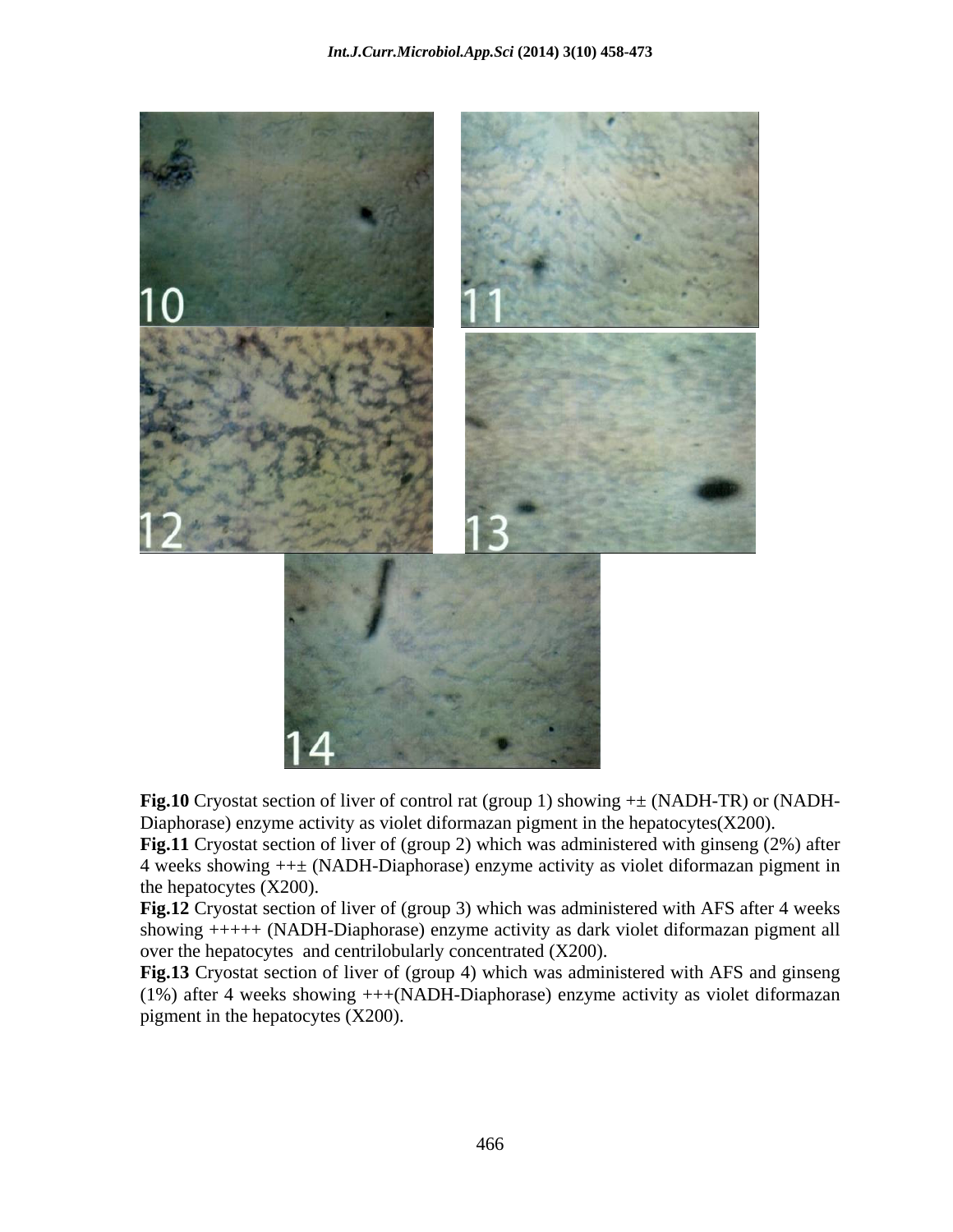

**Fig.15** Cryostat section of liver of control rat (group 1) showing ++± (ATP-ase) enzyme activity  $(Mg<sup>+2</sup>$ -activited, lead method) as brown to black-brown ppt of lead sulphide all over the hepatocytes and concentrated centrilobularly (X400).

**Fig.16** Cryostat section of liver of (group 2) which was administered with ginseng after 4 weeks showing +++ (ATP-ase) enzyme activity as dark brown to blackish-brown ppt of lead sulphide all over the hepatocytic cells (X400).

Fig.17 Cryostat section of liver of (group 3) which was administered with AFS after 4 weeks showing ++++ (ATP-ase) enzyme activity as coarse granules of lead sulphide ppt all over the hepatic tissue (X400).

**Fig.18** Cryostat section of liver of (group 5) which was administered with AFS and ginseng (2%) after 4 weeks showing  $++\pm$  (ATP-ase) enzyme activity as fine to coarse dark brown ppt of lead sulphide in the hepatocytes (X400).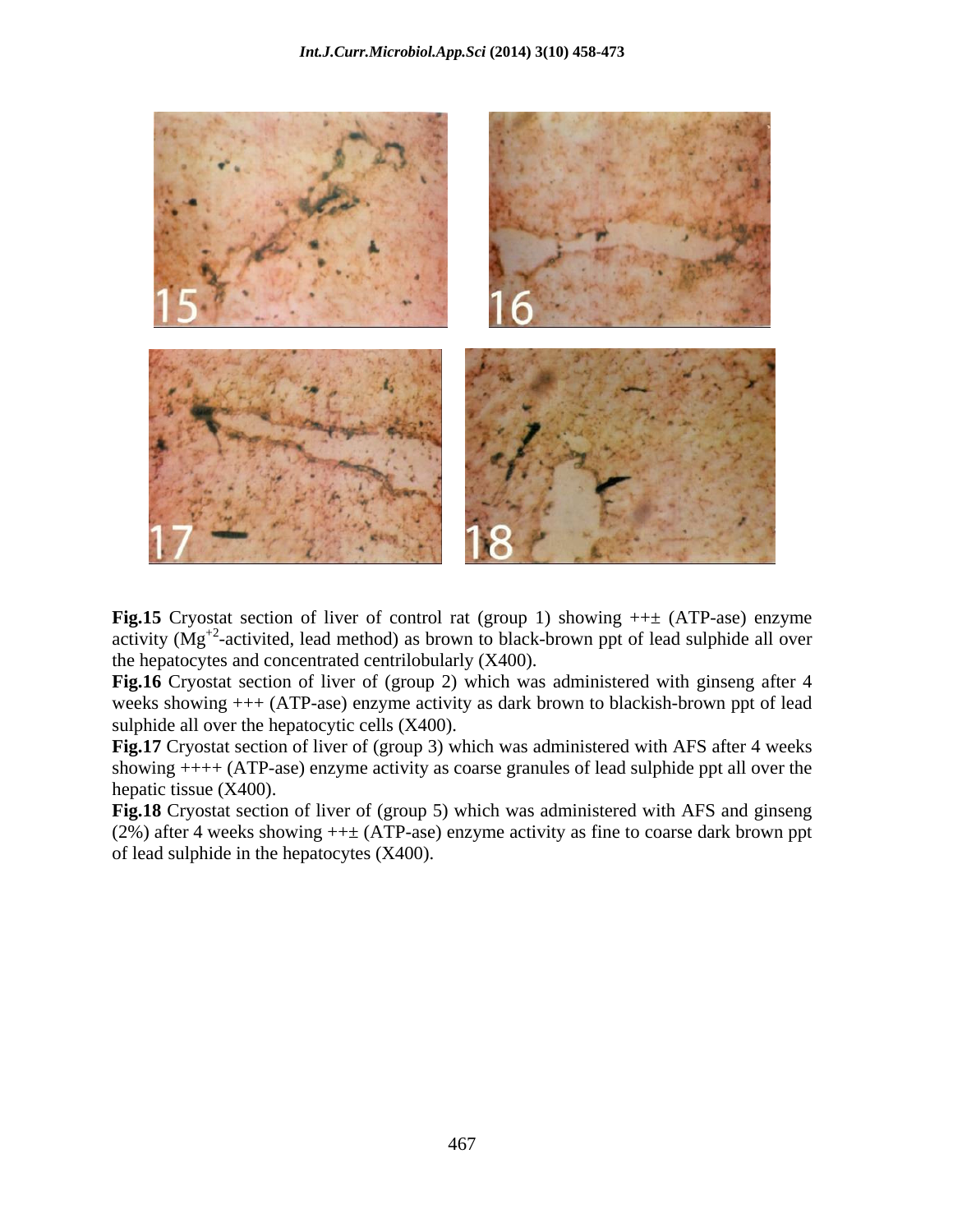|                 |                                | ALT)                           |                               |                                 |
|-----------------|--------------------------------|--------------------------------|-------------------------------|---------------------------------|
| Items           |                                | Means±SE                       |                               |                                 |
|                 |                                | AST (IU/L)                     |                               | ALT(IU/L)                       |
| Groups          | Zero time                      | After 28 days                  | Zero time                     | After 28 days                   |
| Group 1         | $20.7\pm0.73^{\mathrm{Aa}}$    | $22.8 \pm 1.12^{Aa}$           | $13.3 \pm 0.58$ <sup>Aa</sup> | $14.3{\pm}0.80^{\rm Aa}$        |
| Group 2         | $21.01 \pm 1.08$ <sup>Aa</sup> | $27.07{\pm}0.69^{\mathrm{Aa}}$ | $12.9 \pm 0.48^\text{Aa}$     | $17.02 \pm 1.05^{\text{Aa}}$    |
| Group 3         | $20.0\!\pm\!0.68$ $^{\rm{Aa}}$ | $85.4{\pm}2.98^{\rm{Cb}}$      | $13.3 \pm 0.42$ <sup>Aa</sup> | 49.01 $\pm$ 1.90 $^{\text{Cb}}$ |
| Group 4         | $20.03 \pm 1.07$ <sup>Aa</sup> | $76.27 \pm 2.85$ <sup>Cb</sup> | $13.3 \pm 0.29$ Aa            | $32.4 \pm 1.136$ <sup>Bb</sup>  |
| Group 5         | $19.6 \pm 0.76$ $^{\rm Aa}$    | $40.8 \pm 1.46^{ Bb}$          | $13.1 \pm 0.36$ Aa            | $25.5 \pm 1.21$ <sup>Bb</sup>   |
| $LSD \leq 0.05$ | 10.03<br>7.5                   |                                |                               |                                 |

**Table.2** Effect of dietary aflatoxin and white ginseng roots on liver functions (AST and

Notes:

The same capital litters in columns denotes no significant difference between treatments in the same period at  $(p \le 0.05)$  and vice versa. But the difference in small litters in rows denotes significant difference between periods in the same treatment and the same parameter, at ( $p \le 0.05$ ) and vise versa.

|                 | (Urea and Creatinine)          |                               |                                |                                |
|-----------------|--------------------------------|-------------------------------|--------------------------------|--------------------------------|
| Items           |                                | Means±SE                      |                                |                                |
|                 |                                | Urea(mg/dl)                   |                                | Creatinine $(mg/dl)$           |
| Groups          | Zero time                      | After 28 days                 | Zero time                      | After 28 days                  |
| Group 1         | $42.06 \pm 2.43$ <sup>Aa</sup> | $48.8 \pm 2.33$ <sup>Aa</sup> | $37.7 \pm 2.45$ <sup>Aa</sup>  | $39.8 \pm 3.37$ <sup>Aa</sup>  |
| Group 2         | $44.07 \pm 2.83$ <sup>Aa</sup> | $45.6 \pm 2.85$ <sup>Aa</sup> | $38.7 \pm 2.94$ <sup>Aa</sup>  | $43.6 \pm 3.01$ <sup>Aa</sup>  |
| Group 3         | $44.2 \pm 1.649$ <sup>Aa</sup> | $96.4 \pm 5.43^{\text{Cb}}$   | $40.2 \pm 3.16$ <sup>Aa</sup>  | $109.9 \pm 5.19$ <sup>Cb</sup> |
| Group 4         | $43.3 \pm 2.28$ <sup>Aa</sup>  | $77.00\pm3.16^{Bb}$           | $37.12 \pm 2.22$ <sup>Aa</sup> | 91.1 $\pm$ 4.21 <sup>Bb</sup>  |
| Group 5         | $46.96 \pm 2.08$ <sup>Aa</sup> | 56.5 $\pm$ 3.03 <sup>Bb</sup> | $40.9 \pm 1.49$ Aa             | $60.30 \pm 3.31$ <sup>Bb</sup> |
| $LSD \leq 0.05$ | 11.53<br>9.67                  |                               |                                |                                |

**Table.3** Effect of dietary aflatoxin and white ginseng roots on kidney functions

Notes: The same capital litters in columns denotes no significant difference between treatments in the same period at  $(p \le 0.05)$  and vice versa. But the difference in small litters in rows denote significant difference between periods in the same treatment and the same parameter, at  $(P \le 0.05)$  and vice versa.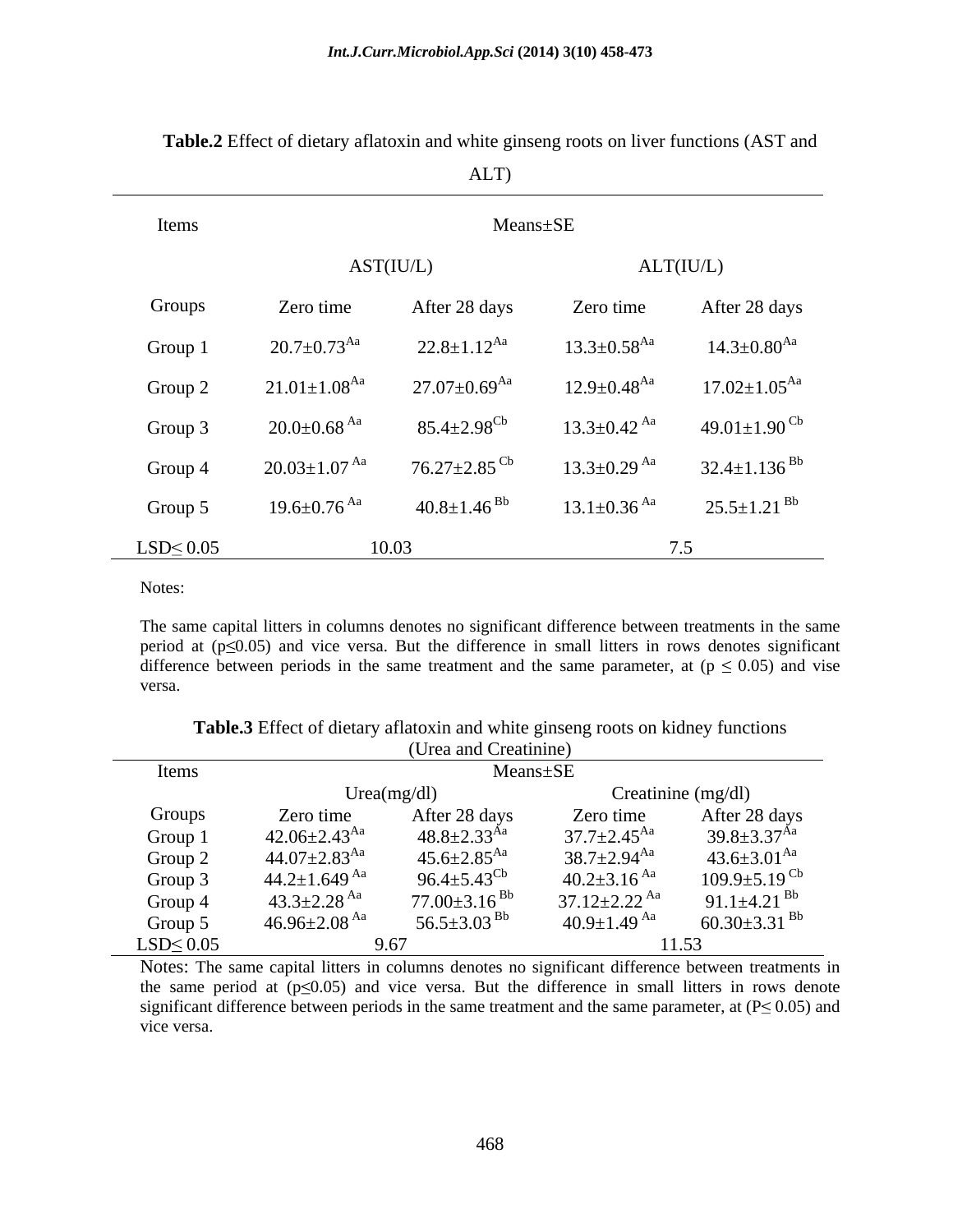| Enzymes | G6PD-ase | SDH-ase | NADH-ase   | ATP-ase       |
|---------|----------|---------|------------|---------------|
|         | enzyme   | enzyme  | Diaphorase | Mitochondrial |
| Groups  |          |         | enzyme     | enzyme        |
| Group 1 | $+++$    | $+ +$   |            | 十十土           |
| Group 2 | $+++±$   | $+++$   | 十十土        | $+++$         |
| Group 3 | $+++++$  | $+++++$ | $+++++$    | $++++$        |
| Group 4 | $+++++$  | $+++±$  | $+++$      | $+++$         |
| Group 5 | $+++$    | $+++$   | $++\pm$    | 十十士           |

**Table.4** The histochemical demonstration of some liver mitochondrial enzymes semi quantitatively estimated

Notes:

 $\pm$  = traces of enzyme activity, + = weak of enzyme activity, +  $\pm$  weak to submoderate of enzyme activity, $++$  = submoderate of enzyme activity,  $++$  = submoderate to moderate of enzyme activity, $+++$  moderate of enzyme activity, $+++$   $\pm$  moderate to strong of enzyme activity, $++++$ = strong of enzyme activity,  $++++$ = strong to intense of enzyme activity and  $+++++$ = intense.

and Figures 10, 11, 12, 13, 14). Two enzymes: superoxide dismutase and diaphorase affect cell growth and its oxidative phosphorylation by the differentiation and is modulated at various and uncoupler's compounds such as phases of cell cycle (Zurbriggen and

AFS and ginseng (2%) after 4 weeks showing ++± (NADH-Diaphorase) enzyme activity as violet diformazan pigment in the hepatocytes (X200).

The current work demonstrated that the members of mycotoxin Lab., Prof.Dr.

The NADH-diaphorase enzyme mostly mitochondrial ATP-ase (Table 4 and activated by AFs -intoxicated rats, but Figures 15, 16, 17, 18) and such toxic white ginseng could reduce such enzyme effect in rat's liver could partially reduced activation through its antioxidant activity by parallel treatment of rats with white especially with 2% concentration (Table 4 ginseng (especially with 2gm / kg NADH-diaphorase are known respectively body weight of rats and such side effect for inhibiting the auto-oxidation of could be treated by administration of white haemoglobin to met-haemoglobin and for ginseng. The decrease in body weight may reducing the met-haemoglobin to the related to the loss of high energy functional haemoglobin (Manwell, 1977). compound (ATP) through its hydrolysis by The plasma membrance NADH- ATP-ase activation by the uncoupling of Dreyer 1996). (Olorunsogo *et al.*, 1979). So that the AFs Figure 14 Cryostat section of liver of uncoupler's compounds to the oxidative (group 5) which was administered with phosphorylation as one of the mode toxic contaminated ration concentration), on the other side, such aflatoxicosis reduced the oxidative phosphorylation by the uncoupler's compounds such as dinitrophenol and glyphosate herbicide should be considered as one of the actions.

## **Acknowledgements**

aflatoxicosis strongly activate the Yahia H. Abu Sree, Dr.Mohamed Bedier,The authors would like to acknowledge all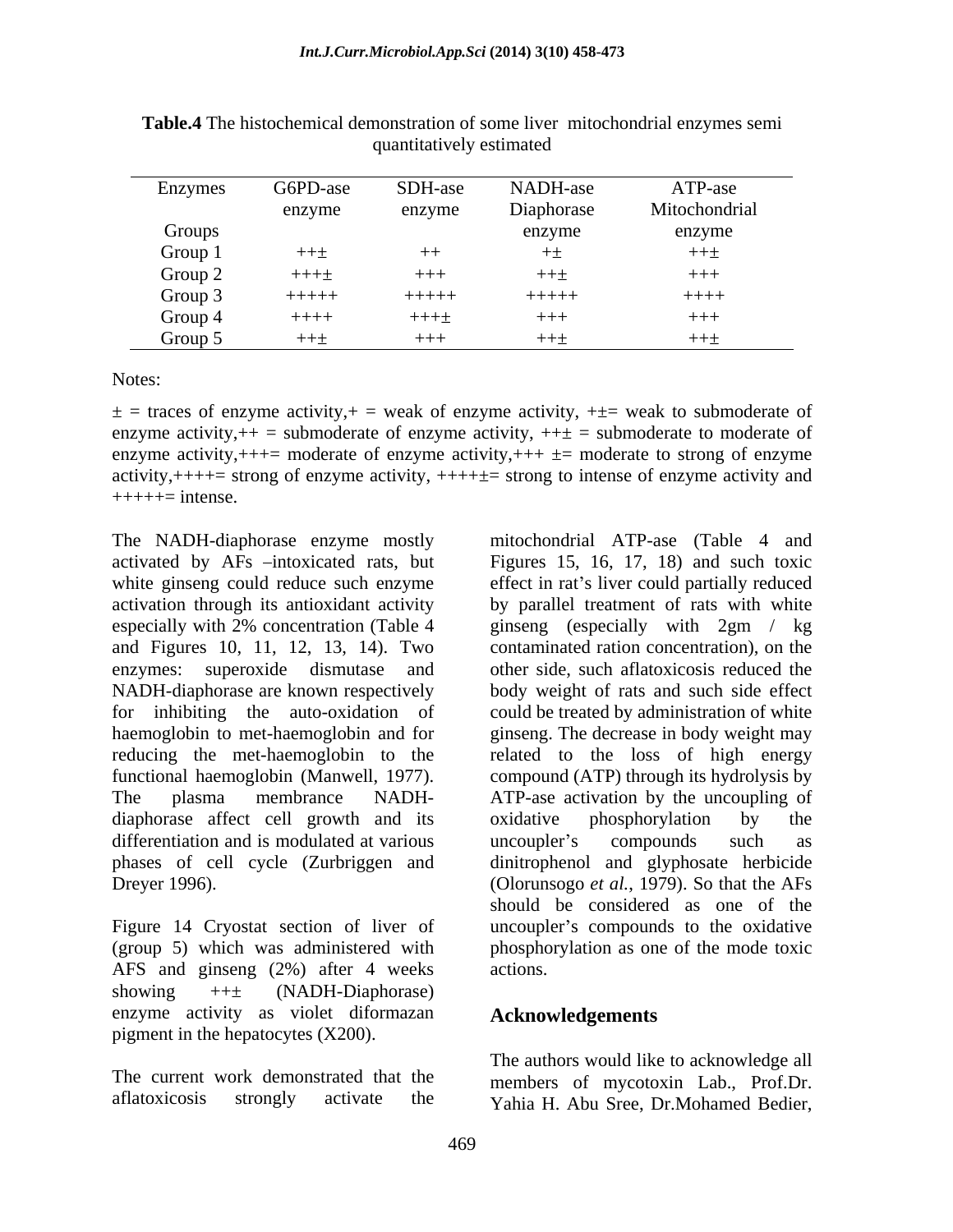Dr. Gommaa Nour El-Dein and Mr. Esam diabetes. Int. J. Diab. Dev. Mahmoud: National Research Centre, *Countries*, 21:147–151. hard efforts to finish this work.  $\qquad \qquad$  dietary calcium propionate on

- Abdel- Fattah, Sh. M., Sanad, M.I., Safaa, M.A., Ragaa, F.F., Ghanem. 2010. Ginseng against Biochemical and Pathological Changes Induced by vol. 2., No. 990.33: A<br>Aflatoxins in Rats. *J. Am. Sci.*, 6 **Cancel Contains Analytical**
- Abdel-Fattah Sh. M., 2002. The efficacy of liccorice roots on both mould growth and aflalatoxin production. *J Agric., Sci., Mansoura Univ.,* 27(12):
- Deeb, M.K., El-Bealawy, A.M., C., Yi-Ling, Y. 2002. The effe<br>
Helal. A.D. 2006. Toxicological mycotoxins, fumonisin B studies on leucaena meal with two different dietary supplementation, on growth pwerformance and Appl. Pharm., 180: 197–204. appreciable residues of its toxic *Egypt. Vet. Med. Assoc.,* 66(2): 83
- Abdel-Wahhab, M.A., Ahmed, H.H. 2004. toxicity and free radical generation
- medicinal plants against undesirable 690–702.
- Andallu, B., Vardacharyulu, N., 2001. Effect of mulberry leaves on

diabetes. *Int. J. Diab. Dev. Countries,* 21: 147–151.

- Cairo, Egypt; for their sincere help and Anong, B., Suparat, K. 2006. Effect of **References** activities and aflatoxin residues in dietary calcium propionate on performance, hepatic enzyme broilers fed a diet containing low level of aflatoxin B1. *J. Toxican,* 47:  $41 - 46.$ 
	- The Protective Effect of White AOAC, 2000. Official Method of Aflatoxins in Rats. *J. Am. Sci.,* 6 (12): 461–472. Gaithersburg, MD, USA, Pp. 20–22.. AOAC, 2000. Official Method Analysis. Natural Toxins, 17th edn., vol. 2., No. 990.33: Association of Official Analytical Chemist,
	- $2855 2868.$  1693. Attele, A.S., Wu, J., Yuan, C.S., 1999. Ginseng pharmacology: multiple constituents and multiple actions. Biochem. Pharmacol., 58: 1685 1693.
- Abdel-Fattah, Sh. M., Abu Sree, Y.H., El- Biing-Hui, L., Feng-Yih, Y., Ming-Huan, Helal, A.D. 2006. Toxicological mycotoxins, fumonisin B and C., Yi-Ling, Y. 2002. The effects of mycotoxins, fumonisin B and aflatoxin B1 on primary swine alveolar macrophages. *J. Toxicol Appl. Pharm.,* 180: 197–204.
	- constituents (Mimosine and 3, 4-<br>DHP) in milk of Egyptian goats. *J*. <br>activity in smears from the uterine Cohen, S., Way S. 1966. Histochemical determinations of pentose shunt activity in smears from the uterine cervix. *Br. Med. J.*, 1: 88–89.
	- 99. Ducan, D.B. 1955. Multiple ranges and multiple F. test. *Biometrics,* 11:10.
- Protective effects of Korean Panax Fenoglio, C., Grosso, A., Boncompagni, ginseng against chromium VI in rats. *J. Ginseng Res.*, 28:11–17. of changes in principal and Abu-Seif Feryala, A., Abdel-Fattah, Sh. mitochondrial rich cells in epidermis<br>M., Abo Sree, Y.H., Shaaban, H.A., of the frog (Rana kl. Esculenta)<br>Ramadan, M. Manal. 2009. living in a polluted habitat. Arch. Antifungal properties of some *Environ. Contam. Toxicol.,* 51(4): E., Milanesi, G., Gandini, C., Barni, S. 2006. Morpho-functional evidence of changes in principal and mitochondrial rich cells in epidermis of the frog (Rana kl. Esculenta) living in a polluted habitat. *Arch.*   $690 - 702.$ 
	- and mycotoxin-producing fungi. *J.* Frank, J.E., 2005. Diagnosis and *Agric. Mansuora Univ.,* 34(3): 1745 1756. phosphate dehydrogenase deficiency. Frank, J.E., 2005. Diagnosis and management of Gulcose -6- *Am. Fam. Physician.,* 12(7): 1277 82.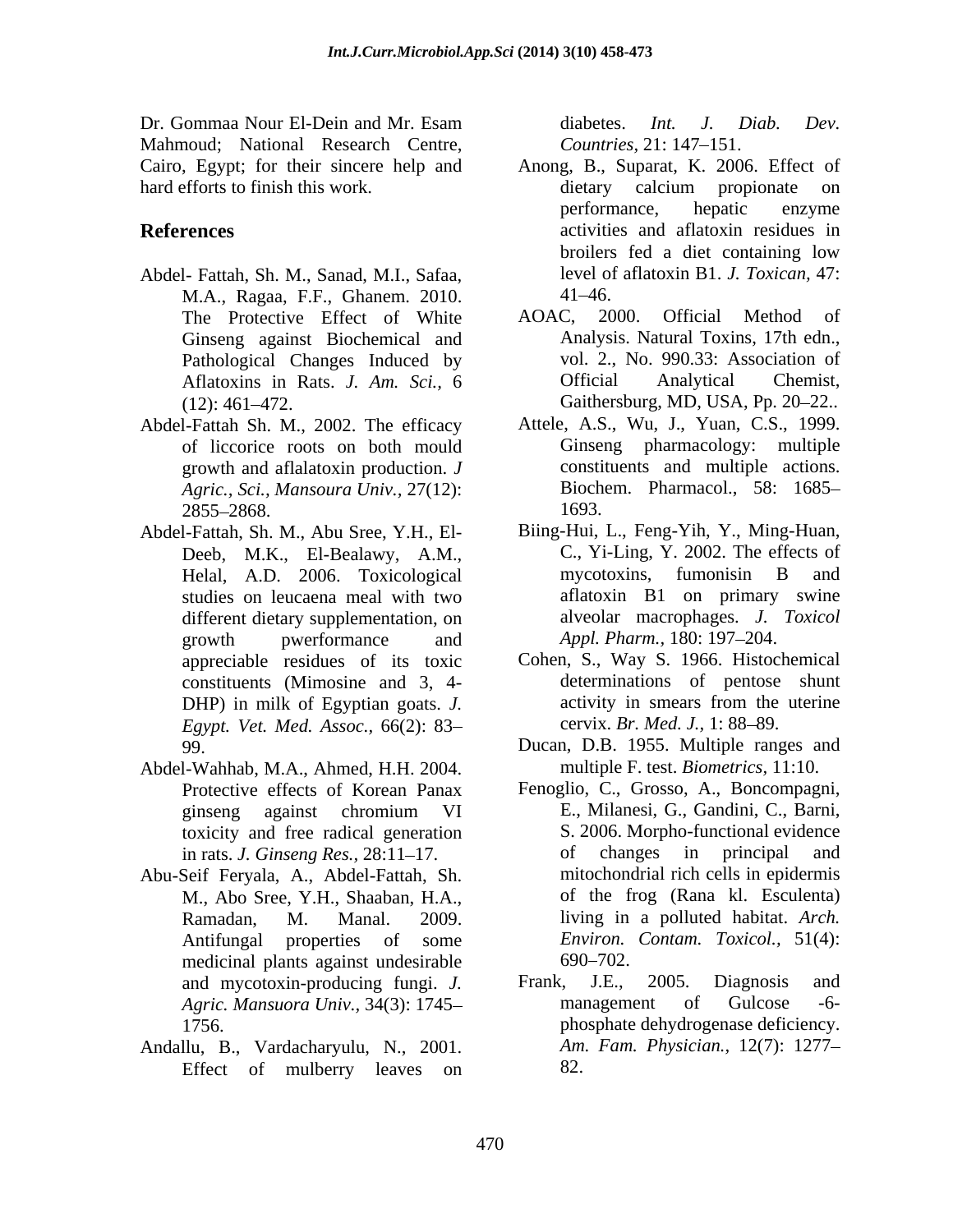- Gil, F., Fiserova-Bergerova, V., Altman, Acta Pharmacol. Sin., 21(3): 257-N.H. 1988. Hepatic protection from 265.
- Hassal, E., Israel, D.M., Gunesakaran,
- Joseph, G.S., Jayaprakasha, G.K., Selvi,
- Kim, H.J., Chun,Y.J., Park, J.D., Kim, Protection of rat liver microsomes inhibition. *Planta. Med.,* 63: 415
- Ko, S.R., Choi, K.J., Kim, S.C., Kim, M. *Korean J Pharmacol., 20: 170-174.*
- Tripathi, Y.B. 2007. Evaluation of
- Li, S.D., Lu, Q., Fu, L. 1999. Investigation Panax ginseng C.A.Meryer. *J. Chin.*
- Lind, R.C., Gandolfi, A.J., Hall, P.M. 71(1 Suppl): 51–5. guinea pig model of halothane-
- Liu, S.J., Zhou, S.W. 2000. Panax Ozer, J., Ratner, M., Shaw, M., Bailey,

265.

- chemical injury by isofluorane. Mannaa, F., Abdel-Wahhab, M.A., *Anesth. Analg.,* 67: 860–867. Ahmed, H.H., Park, M.H. 2006. T.M. 1990. Halothane hepatitis in children. *J. Pediatr. Gastroenterol. Nutr.*, 11: 553—557 **a**crylamideinduced neurotoxicity in 7, Fistory Regiony and Monte Booking, State Pharmacol. Sin., 21(3): 257, 12(3): 257, 12(3): 257, 12(3): 267, 12(3): 267, 12(3): 267, 12(3): 267, 12(3): 267, 12(3): 267, 12(3): 267, 12(3): 267, 12(3): 21(3): 21(3): 21(3): 2 Mannaa, F., Abdel-Wahhab, M.A., Protective role of *Panax ginseng* extract standardized with ginsenoside Rg3 against rats. *J. Appl. Toxicol.*, 26: 198-206.
- A.T., Jena, B.S., Sakariah, K.K. Manwell, C., 1977. Superoxide dismutase 2005. Antiaflatoxigenic and antioxidant activities of Garcinia haemerythrocytes od spinuculans. extract. *Int. J. Food Microbiol.,* 101: *Comp. Biochem. Physiol. B.,* 58(4): 153–160. 331–338. and NADH-diaphorase in 331 338.
- S.I., Roh, J.K., Jeong, T.C. 1997. Aflatoxins in foodstuffs. *J. Int.* Moos, O.M. 2002. Risk assessment for *Biodet. Biodeg.,* 50: 137–142.
- against carbon tetrachloride-induced Moreira, M.R. 2005. Inhibitory parameters lipid peroxidation by red ginseng of essential oils to reduce a food saponin through cytochrome p450 borne pathogen. *LWT-Food Sci. Technol.,* 38: 565–570.
- 418. Nachlas, M.M., Tsou, K.C., de Souza, E., W. 1989. Contents of crude saponin determination of succinic and ginsenosides in white ginsengs. Kumar, R., Mishra, A.K., Dubey, N.K., *J. Histochem. Cytochem.,* 5: 420 Chang, C.S. 1957. Histochemical determination of succinic dehydrogenase by one of a new p nitro phenyl substituted ditetrazole. 436.
	- *Chenopodium ambrosioides* oil as a Nachlas, M.M., Walker, D.G., Seligman, potential source of antifungal, A.M.A. 1958. Histochemical method antiaflatoxigenic and antioxidant activity. *Int. J. Food Microbiol.,* 115: 159. Diaphorase. *J. Biophys. Biochem.,* 4: for the determination of diphosphopyridine nucleotide  $29 - 38.$
	- of natural ether roots constituents of Necerino, E., Amato, M., Izzo, A.A. 2000. *Med. Mater.,* 4: 31–33. **properties** of ginseng. *Fitoterapia,* The aphrodisiac and adaptogenic  $71(1 \text{ Suppl})$ : 51–5.
	- 1989. The role of oxidative Olorunsogo, O.O., Bababunme, E.A., biotransformation of halothane in the Bassir O. 1979. Effect of glyphosate associated hepatotoxicity. *Bull. Environ. Contamin. Toxicol., Anesthesiol.,* 70: 649–653. 22: 357–364. on rat liver mitochondria. In vivo.  $22: 357 - 364.$
	- notoginseng saponins attenuated W., Schomaker, S. 2008. The current state of serum biomarkers of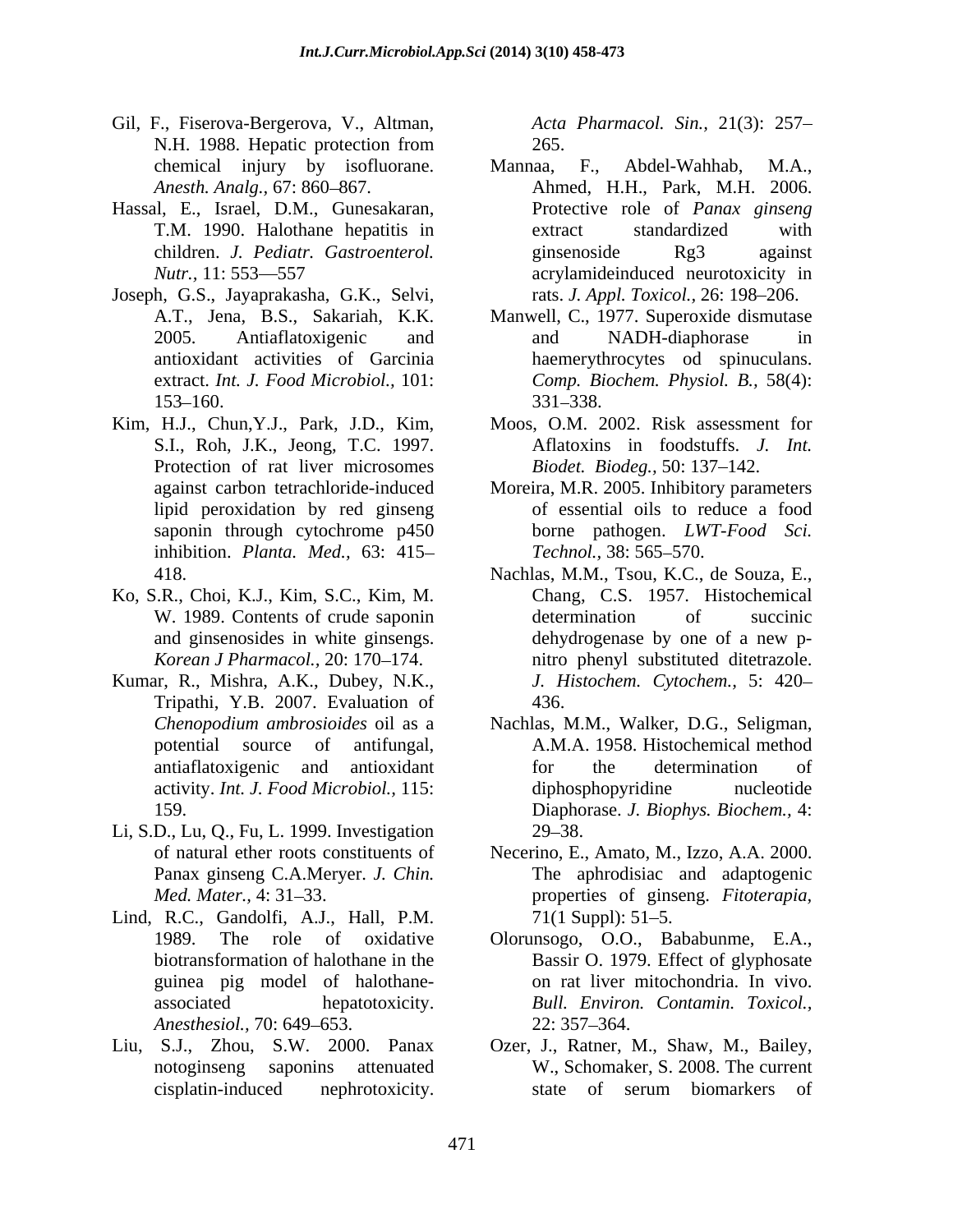- Patrick, J., Terry, R., Van Vleet, J., Hall, factors underlying the age related
- 
- Pearse, A.G.E. 1972. Histochemistry (Theoretical and Applied), Vol. 2,
- Rao, K.S.P., Rao, K.V.R., 1987. The
- Rati, E.R., Shantha, T., Ramesh, H.P. the acute hypoxic ventilatory
- 
- Rudakewich, M., Ba, F., Benishin, C.G.
- Saad, M.M. 1993. Preliminary study on the acute hypoxic ventilatory
- 
- and practice of histotechnology, 2nd Toxic., 46: 204–209. Edn. Mosbly Co., London, USA.
- hepatotoxicity. Toxicol., 245: 194 Sherif, S.O., Salama, E.E., Abdel-Wahhab, 205. M.A. 2009. Mycotoxins and child R., Colombe, Jr. 2002. Biochemical assessment. (Review) *Int. J. Hyg.* health: the need for health risk *Environ. Health, 212: 347-368.*
- sensitivity of turkeys to aflatoxins Shotwell, O.L., Hesseltine, C.W., *B1. J. Comp. Biochem. and Phys.* Shotwell, O.L., Hesseltine, C.W., Stubblefield, R.D., Sorenson, W.G., *Part C*, 132: 193–201. 1966. Production of a flatoxin on Patton, C.J., Crouch, S.R. 1977. rice. *Appl. Microbiol.*, 14: 425–428.
	- Enzymatic determination of urea. Snedecor, G.W., Cochran, W.G. 1966. Anal. Chem., 49: 464–469. **Statistical Methods**, 6<sup>th</sup> Edn. IOWA th Edn. IOWA State University Press, Ames., IOWA.
	- London: Churchill Livingstone. Stroev, R.L. Biochemistry, English possible role of glucose-6-phosphate Teppema, L.J., Nieuwenhuijs, D., possible role of glucose-6-phosphate Teppema, L.J., Nieuwenhuijs, D., dehydrogenase in detoxification of Sarton, E., Romberg, R., Olievier, methyl parathion. *Toxicol. Lett.*, N.C., Ward, D.S., Dahan, A. 2002. 39(2-3): 211 214. Antioxidants prevent depression of 1991. Effect of long term feeding response by subanaesthetic halothane and withdrawal of  $AFB_1$  and in men. *J. Physiol.* (London), 1986, ochratoxin A on kidney cell Stroev, R.L. Biochemistry, English translation, Mir Publisher, Moscow. the acute hypoxic ventilatory response by subanaesthetic halothane 544: 931 938.
- transformation in Albino rats. *Indian*  Tanaka, O., Kasai, R. 1984. Saponins of *J. Exp. Biol.,* 29: 813–817. The ginseng and related plants. In: Herz, Reitman, S., Frankel, S. 1957. W., Grisebach, H., Kirby, G.W., Colorimetric methods for Tamm, Ch. (Eds.), Progress in the determining GOT and GPT. *Amer. J.* Chemistry of Organic Natural *Clin. Path.,* 28: 56 63. Products, Vol. 46. Springer- Verlag,
	- 2001. Neurotrophic and Teppema, L.J., Nieuwenhuijs, D., Sarton, neuroprotective actions of E., Romberg, R., Olievier, N.C.,<br>ginsenosides Rb<sub>1</sub> and Rg<sub>1</sub> Planta Ward, D.S., Dahan, A. 2002. ginsenosides Rb<sub>1</sub> and Rg<sub>1</sub>. *Planta* Ward, D.S., Dahan, A. 2002. *Medica.,* 67: 533 537. Antioxidants prevent depression of formulation and application of response by subanaesthetic halothane aflatoxins(s) antidote. *J. Vet. Med.,* in men. *J. Physiol.* (London), 544: *Giza*, 41(1): 33–37. 931–938. Berlin, Pp. 1–76.<br>Teppema, L.J., Nieuwenhuijs, D., Sarton, the acute hypoxic ventilatory 931–938.
- Saad, M.M., Abdel-Fattah, Sh. M. 2008. Tulayakul, P., Sakuda, S., Dong, K., Food additive formula to minimize Kumagai, S. 2005. Comparative the negative effects due to ingesting activities of glutathione-s-transferase aflatoxins contaminated food. *J*. and dialdhyde reductase towards *Saudi Soc. Food Nutr.,* 3(1): 17–31. **a** aflatoxin B1 in livers of Sheehan, D., Harapcbak, B.1980. Theory experimental and farm animals. J. aflatoxin B1 in livers of experimental and farm animals. *J. Toxic.,* 46: 204–209.